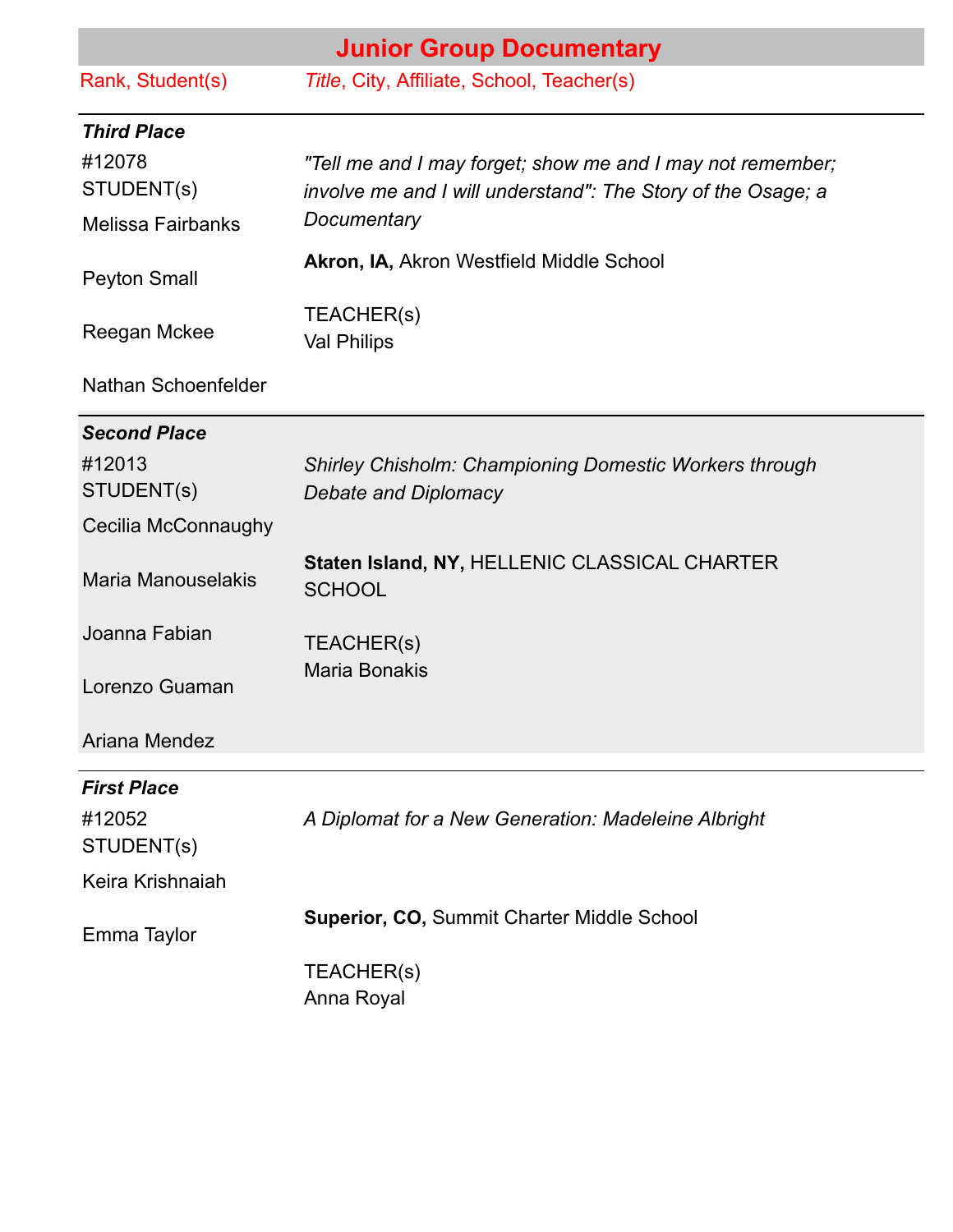| <b>Senior Group Documentary</b> |                                                                                                              |
|---------------------------------|--------------------------------------------------------------------------------------------------------------|
| Rank, Student(s)                | Title, City, Affiliate, School, Teacher(s)                                                                   |
| <b>Third Place</b>              |                                                                                                              |
| #22056<br>STUDENT(s)            | Jazz Dissonance: Examining the Irony of the State<br>Department's Cold War Diplomacy during the Civil Rights |
| Serena Cherian<br><b>Thomas</b> | Era<br>Hinsdale, IL, University of Chicago Laboratory Schools-- High                                         |
| <b>Louis Auxenfans</b>          | School                                                                                                       |
| <b>William Tan</b>              | TEACHER(s)<br>Cynthia Jurisson                                                                               |
| <b>Second Place</b>             |                                                                                                              |
| #22034<br>STUDENT(s)            | Midnight Massacre: How a P.O.W. Murder Sparked Debate<br>and Diplomacy                                       |
| Camie Yuan                      |                                                                                                              |
| Acacia Yuan                     | Logan, UT, Thomas Edison Charter School South                                                                |
|                                 | TEACHER(s)<br>JoLyne Merchant                                                                                |
| <b>First Place</b>              |                                                                                                              |
| #22026<br>STUDENT(s)            | The Small Ball That Moved the Big World: How a Game of<br>Ping Pong Forever Changed U.S.-China Relations     |
| Vinod Venkataraman              |                                                                                                              |
| <b>Vivek Venkataraman</b>       | <b>Plano, TX, JASPER H S</b>                                                                                 |
| Rohith Chadalawada              | TEACHER(s)<br>Qinghua Ge                                                                                     |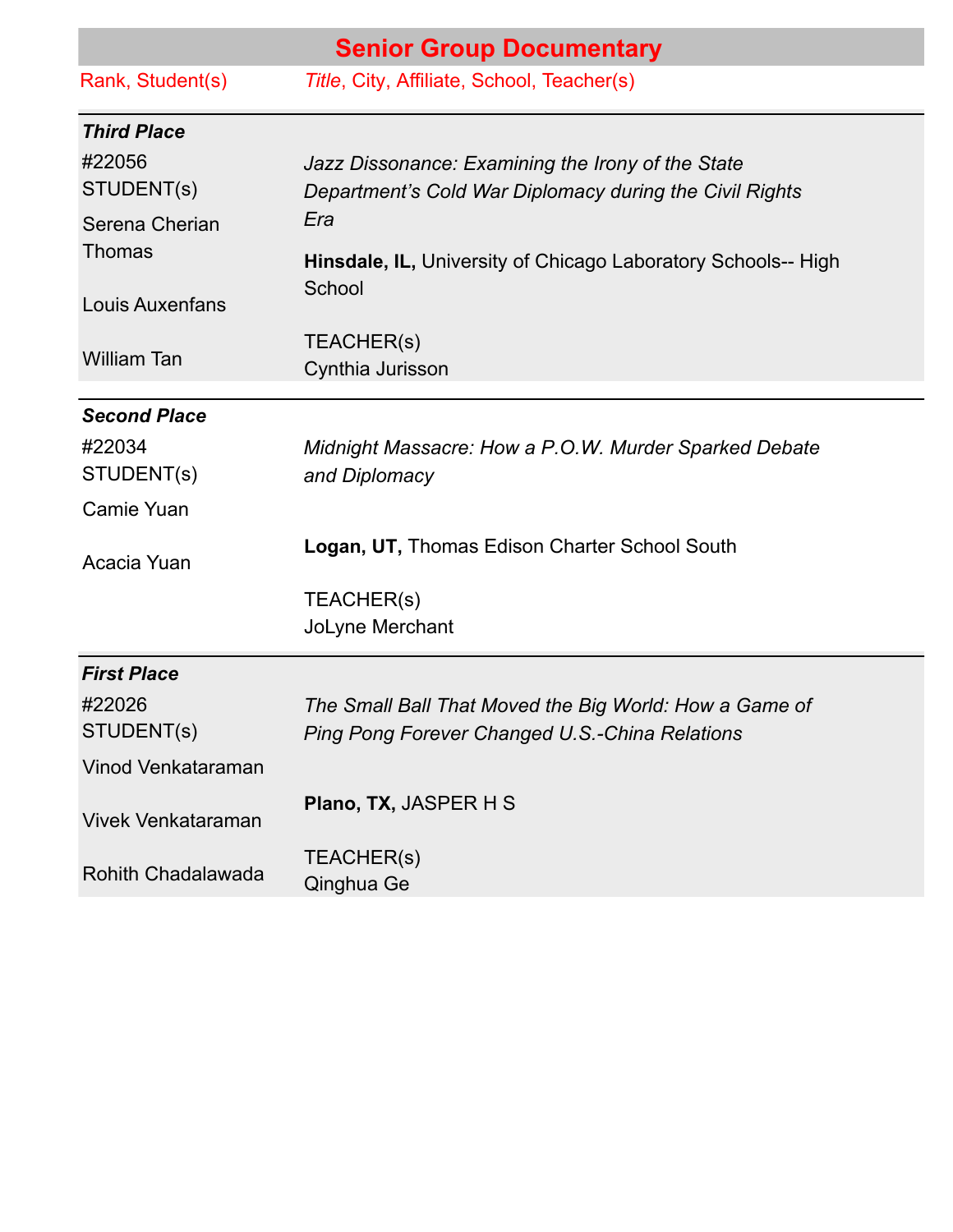|                              | <b>Junior Group Exhibit</b>                                                            |  |  |
|------------------------------|----------------------------------------------------------------------------------------|--|--|
| Rank, Student(s)             | Title, City, Affiliate, School, Teacher(s)                                             |  |  |
| <b>Third Place</b>           |                                                                                        |  |  |
| #16059<br>STUDENT(s)         | Debating Greece's Borders: The Cradle of Diplomatic<br><b>Treaties and Nationalism</b> |  |  |
| Vasili Makryllos             |                                                                                        |  |  |
| <b>Marina Stathopoulos</b>   | Dunedin, FL, PLATO ACADEMY CHARTER SCHOOL<br><b>TARPON SPRINGS</b>                     |  |  |
| <b>Vasilios Stathopoulos</b> | TEACHER(s)<br><b>Andreas Mandelos</b>                                                  |  |  |
| <b>Second Place</b>          |                                                                                        |  |  |
| #16063                       | A New Paradigm for Policy: How the Truman Doctrine                                     |  |  |
| STUDENT(s)                   | Shaped U.S. Diplomacy                                                                  |  |  |
| Ismini Vasiloglou            |                                                                                        |  |  |
| <b>Drew Searles</b>          | <b>Marietta, GA, The Westminster Schools</b>                                           |  |  |
|                              | TEACHER(s)                                                                             |  |  |
|                              | <b>Ashley Gayanilo</b>                                                                 |  |  |
| <b>First Place</b>           |                                                                                        |  |  |
| #16071                       | Laundry-Folders, Diaper-Changers, Dinner-Makers: The                                   |  |  |
| STUDENT(s)                   | Women Who First Pushed for a Diplomatic End to the                                     |  |  |
| Anisa Herrera                | Vietnam War                                                                            |  |  |
| <b>Linus Watt</b>            | Dallas, TX, Sudie L. Williams TAG Academy                                              |  |  |
| Victoria Hlavaty             | TEACHER(s)<br>Gabrielle Herrera                                                        |  |  |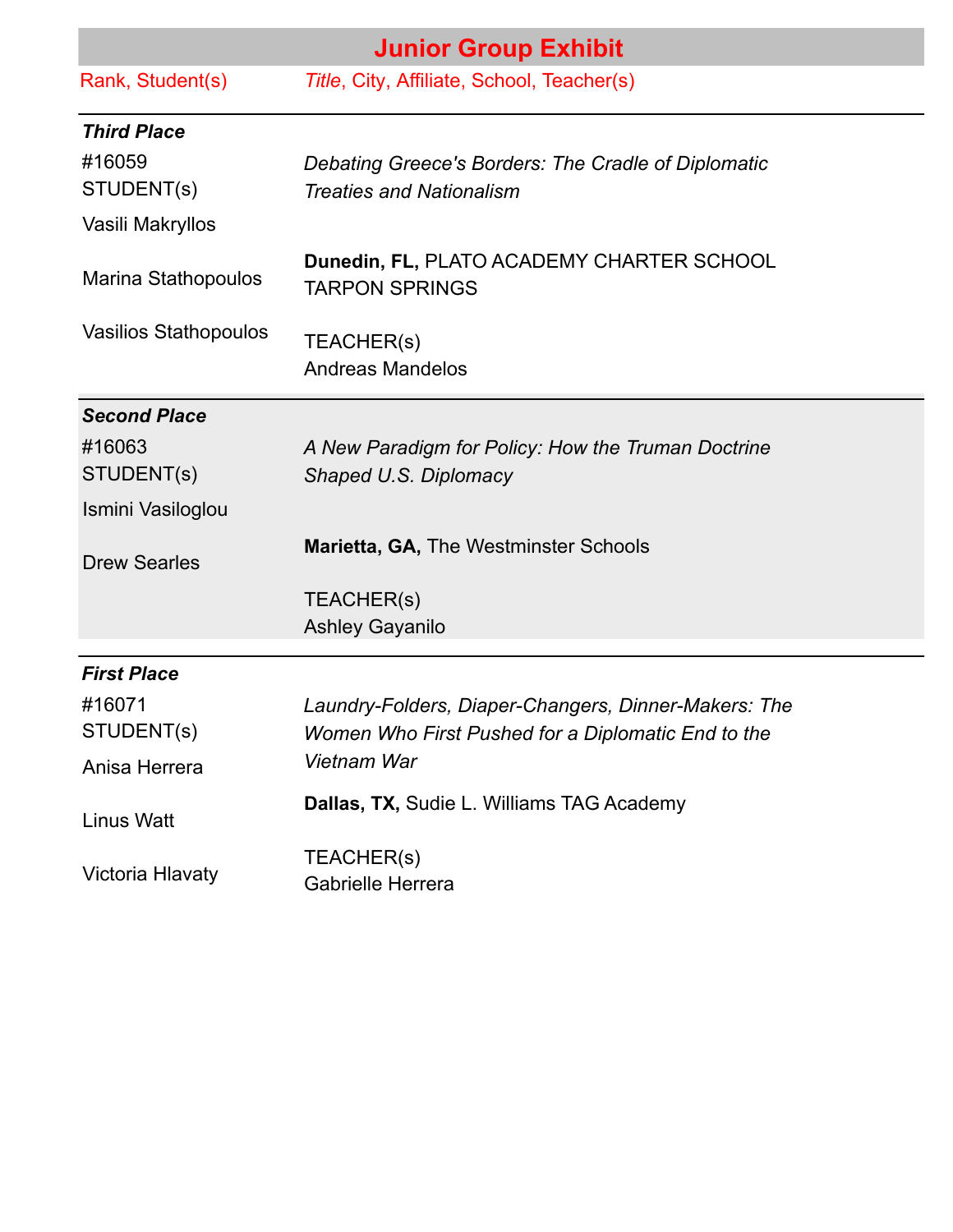| <b>Senior Group Exhibit</b> |                                                       |  |
|-----------------------------|-------------------------------------------------------|--|
| Rank, Student(s)            | Title, City, Affiliate, School, Teacher(s)            |  |
| <b>Third Place</b>          |                                                       |  |
| #26070                      | Etched in Stone: Toppling the "Savage" Debate         |  |
| STUDENT(s)                  |                                                       |  |
| <b>Hannah Davis</b>         |                                                       |  |
| <b>McKenzie Satterfield</b> | Edgewood, NM, MORIARTY HIGH                           |  |
|                             | TEACHER(s)                                            |  |
|                             | Amy Page                                              |  |
| <b>Second Place</b>         |                                                       |  |
| #26032                      | The Compromise of 1877                                |  |
| STUDENT(s)                  |                                                       |  |
| Joshua Maynard              |                                                       |  |
| John Maynard                | East Greenwich, RI, Toll Gate High School             |  |
|                             | TEACHER(s)                                            |  |
|                             | Thalia Wood, Sharon Franco                            |  |
| <b>First Place</b>          |                                                       |  |
| #26044                      | Forming New Frontiers in Seattle: The Debate for Fair |  |
| STUDENT(s)                  | Employment in Boeing from 1935-1949                   |  |
| <b>Connor O'Rourke</b>      |                                                       |  |
| <b>Alec Rothkowitz</b>      | Redmond, WA, Tesla STEM High School                   |  |
|                             | TEACHER(s)                                            |  |
| <b>David Soto</b>           | Andrew Ivy                                            |  |
| <b>Benjamin</b>             |                                                       |  |
| Moskalensky                 |                                                       |  |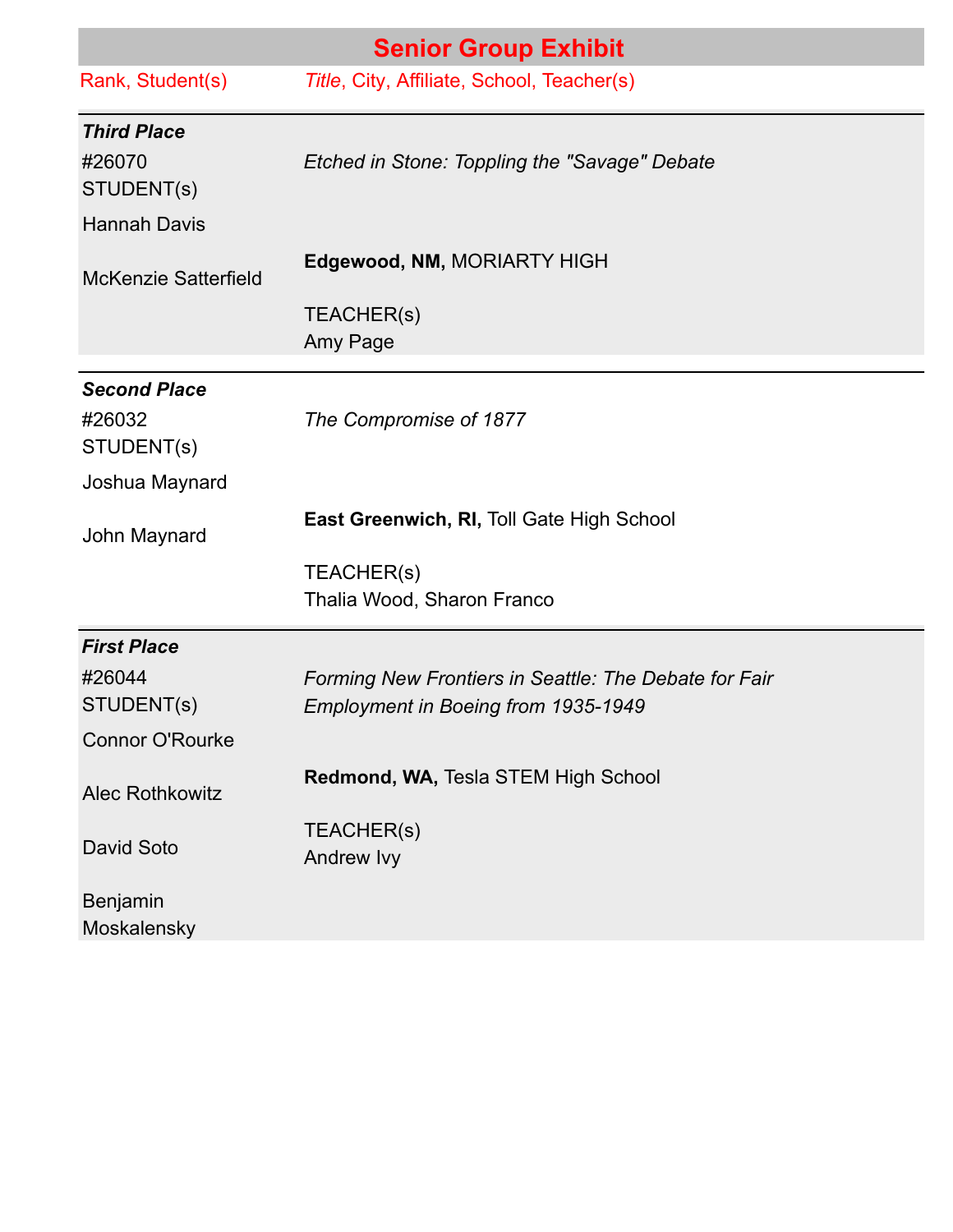| <b>Junior Group Performance</b> |                                                            |
|---------------------------------|------------------------------------------------------------|
| Rank, Student(s)                | Title, City, Affiliate, School, Teacher(s)                 |
| <b>Third Place</b>              |                                                            |
| #14045                          | The Change a Word Makes: A Diplomatic Victory over a       |
| STUDENT(s)                      | Military Force in 993CE                                    |
| Seohyun Bae                     |                                                            |
| Hyoungtak (Alvin) Cha           | Seogwipo, KO, North London Collegiate School Jeju          |
| Luna Hu                         | TEACHER(s)<br><b>Dylan Loser</b>                           |
| Sunjae Choi                     |                                                            |
| <b>Second Place</b>             |                                                            |
| #14008                          | The Failure of Diplomacy: How International Indecisiveness |
| STUDENT(s)                      | <b>Damaged the Climate</b>                                 |
| <b>Alissa Phillips</b>          |                                                            |
| Ananya Rege                     | Torrance, CA, Bert Lynn Middle                             |
|                                 | TEACHER(s)                                                 |
|                                 | Jay Lee                                                    |
| <b>First Place</b>              |                                                            |
| #14060<br>STUDENT(s)            | Debate and Diplomacy on Education of the Deaf              |
| <b>Lillian Merrill</b>          |                                                            |
| Saniya Pearson                  | Fort Washington, MD, Accokeek Academy                      |
| <b>Aliyah Smith</b>             | TEACHER(s)<br>Leslie Armstrong                             |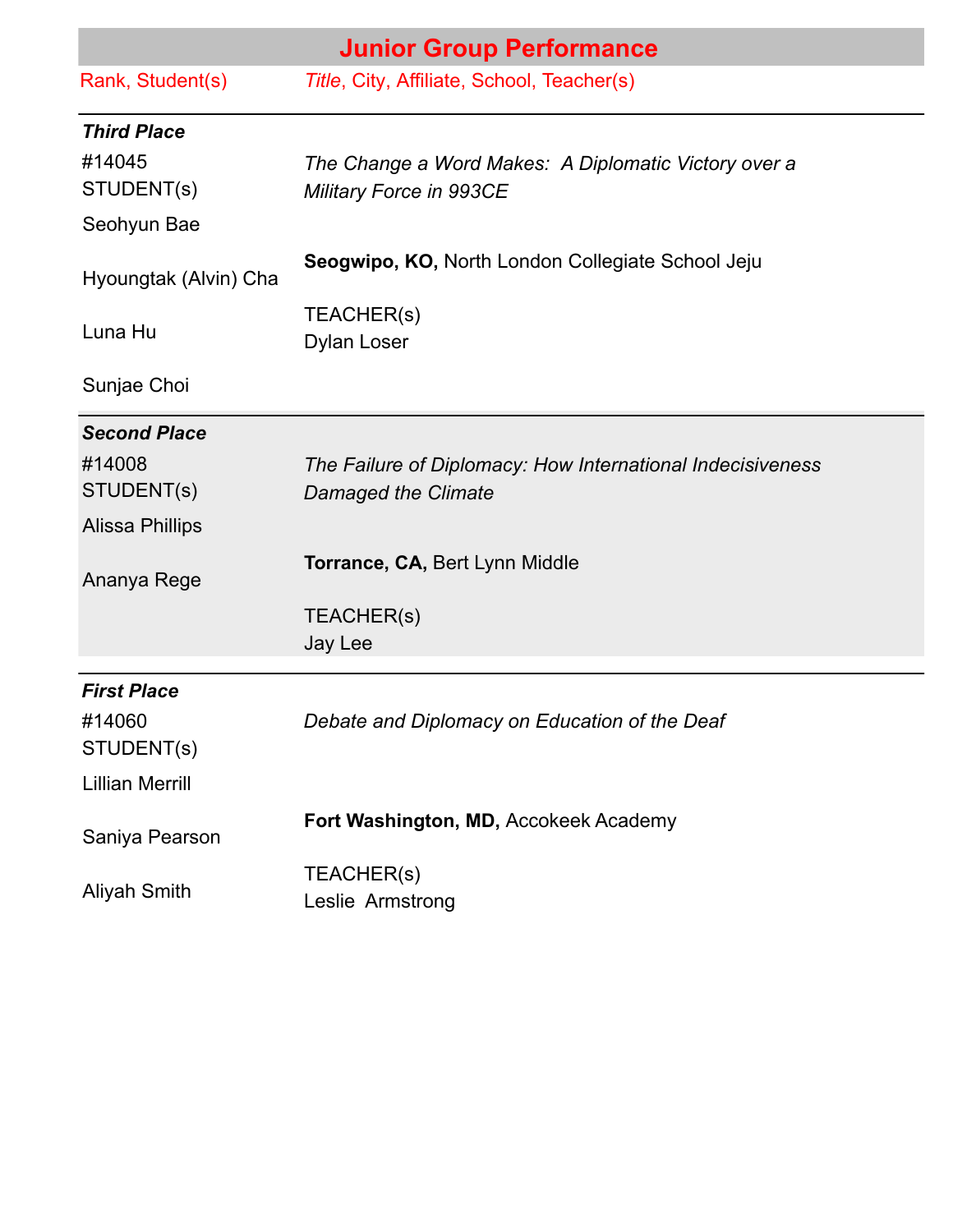| <b>Senior Group Performance</b> |                                                                                         |  |
|---------------------------------|-----------------------------------------------------------------------------------------|--|
| Rank, Student(s)                | Title, City, Affiliate, School, Teacher(s)                                              |  |
| <b>Third Place</b>              |                                                                                         |  |
| #24004                          | On the Brink of Armageddon                                                              |  |
| STUDENT(s)<br>Saahil Chaddha    |                                                                                         |  |
| Noah Marquez                    | Saratoga, CA, Saratoga High School                                                      |  |
| Zachary Zinman                  | TEACHER(s)<br>Faith Stackhouse Daly                                                     |  |
| Siddharth<br>Kamannavar         |                                                                                         |  |
| <b>Max Timmons</b>              |                                                                                         |  |
| <b>Second Place</b>             |                                                                                         |  |
| #24023<br>STUDENT(s)            | San Antonio ISD v. Rodriguez: Shaping the Future of Public<br>Education                 |  |
| Hannah Hysell                   |                                                                                         |  |
| Josephine Marsh                 | St. Joseph, MI, Lake Michigan Catholic High School                                      |  |
| Mary Catherine Riley            | TEACHER(s)<br>Anna Bourjaily                                                            |  |
| <b>First Place</b>              |                                                                                         |  |
| #24056<br>STUDENT(s)            | United Yet Divided: The Simultaneous Joining of the United<br>Nations by the Two Koreas |  |
| Seonyoung Moon                  |                                                                                         |  |
| Jinwoo Kim                      | <b>Gwangmyeong, KO, Hankuk Academy of Foreign Studies</b>                               |  |
| Haejun Lee                      | TEACHER(s)<br><b>Eric Moberg</b>                                                        |  |
| Junhyeong Park                  |                                                                                         |  |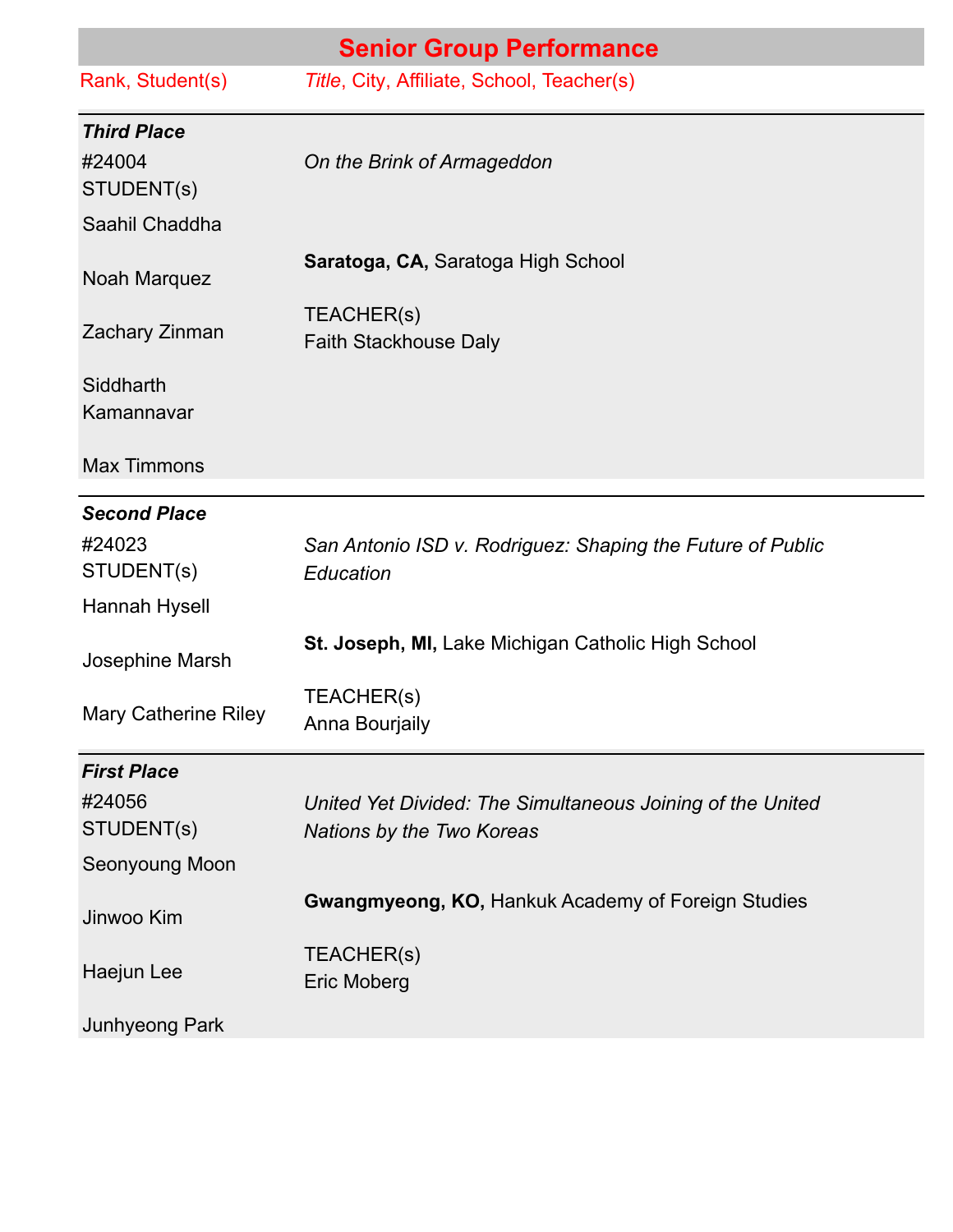| <b>Junior Group Website</b>  |                                                          |
|------------------------------|----------------------------------------------------------|
| Rank, Student(s)             | Title, City, Affiliate, School, Teacher(s)               |
| <b>Third Place</b><br>#18068 | Mendez v. Westminster: Unspoken But Not Unheard          |
| STUDENT(s)                   |                                                          |
| Liesel Kocourek              |                                                          |
| Delia Narrai                 | Milwaukee, WI, University School of Milwaukee            |
|                              | TEACHER(s)<br><b>Chuck Taft</b>                          |
| <b>Second Place</b>          |                                                          |
| #18063<br>STUDENT(s)         | Ping Pong Diplomacy: A Rally for U.S.-China Relations    |
| Alexandra Lay                |                                                          |
| Xuanye Zhang                 | Arlington, MA, Ottoson Middle                            |
| Harry Liu                    | TEACHER(s)<br>Jason Levy                                 |
| <b>First Place</b>           |                                                          |
| #18085<br>STUDENT(s)         | A City within a City: The Cabrini Green Housing Projects |
| William Wang                 |                                                          |
| Dou Lai                      | Chicago, IL, Young Magnet HS Academic Center (gr. 7-8)   |
| <b>Vladislav Bodnaruk</b>    | TEACHER(s)<br>Joe Lendabarker, Connor O'Donnell          |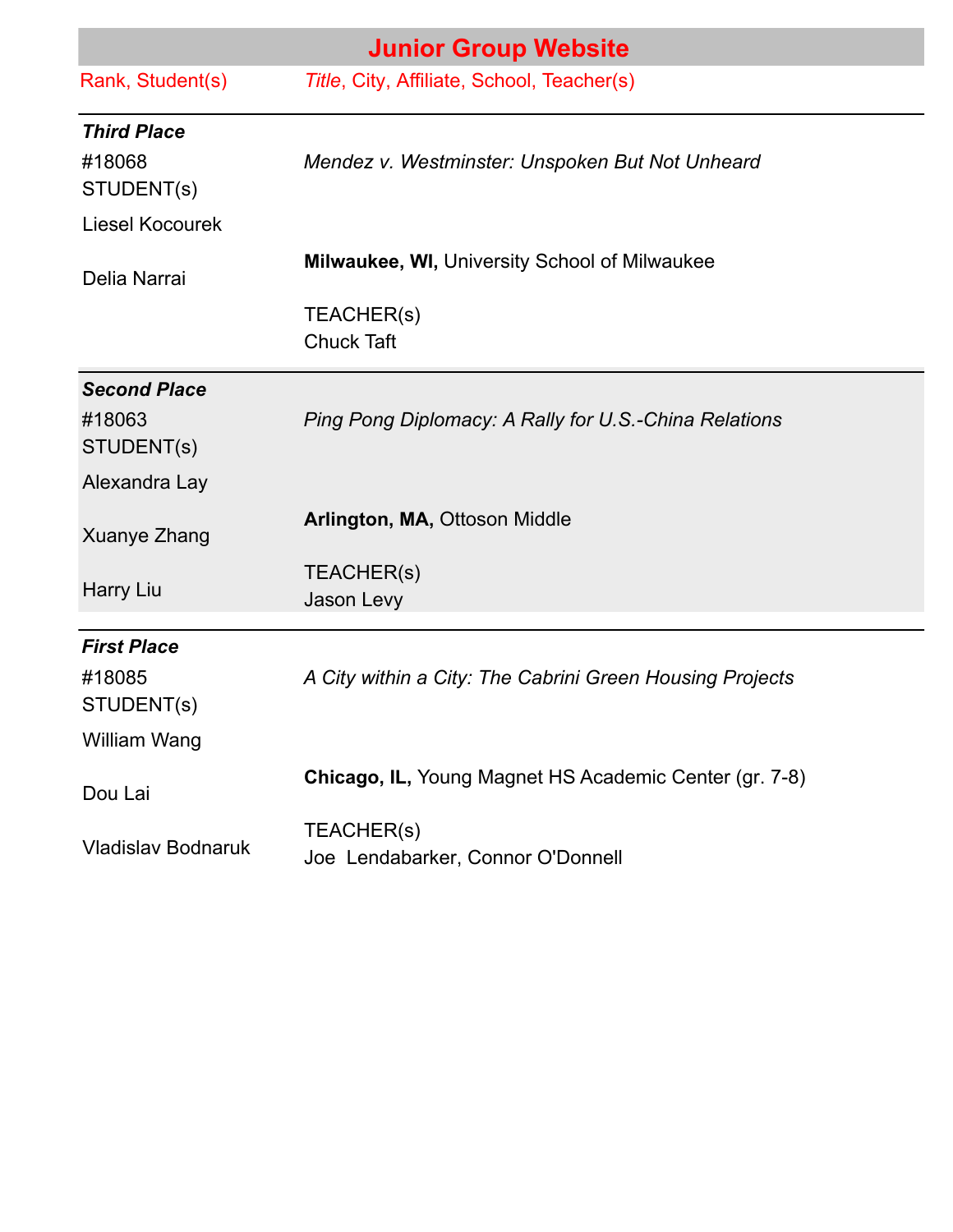| <b>Senior Group Website</b>                 |                                                                                     |  |
|---------------------------------------------|-------------------------------------------------------------------------------------|--|
| Rank, Student(s)                            | Title, City, Affiliate, School, Teacher(s)                                          |  |
| <b>Third Place</b>                          |                                                                                     |  |
| #28018<br>STUDENT(s)                        | Fishin' for Diplomacy: A Debate over Native American<br><b>Fishing Rights</b>       |  |
| Sebastian Lennox                            |                                                                                     |  |
| Jillian Chang                               | Great Neck, NY, GREAT NECK SOUTH HIGH SCHOOL                                        |  |
|                                             | TEACHER(s)<br><b>FRANCES TRIA</b>                                                   |  |
| <b>Second Place</b>                         |                                                                                     |  |
| #28010<br>STUDENT(s)                        | We're Not Experiments: Shaping Medical Ethics through the<br><b>Nuremberg Code</b>  |  |
| Sofia Sevilla                               |                                                                                     |  |
| <b>Nataly Lopez</b>                         | Santa Ana, CA, Samueli Academy                                                      |  |
|                                             | TEACHER(s)<br>Devin Beliveau                                                        |  |
| <b>First Place</b>                          |                                                                                     |  |
| #28064<br>STUDENT(s)                        | Pentagon Papers: Defending the First Amendment into the<br><b>Twentieth Century</b> |  |
| <b>Rohan Anand</b>                          |                                                                                     |  |
| Madhu Suhaas Reddy<br>Nachannagari          | Edison, NJ, John P. Stevens High School                                             |  |
| Vivek Nagireddi                             | TEACHER(s)<br><b>Wendy Hurwitz-Kushner</b>                                          |  |
| <b>Madhu Siddarth</b><br>Reddy Nachannagari |                                                                                     |  |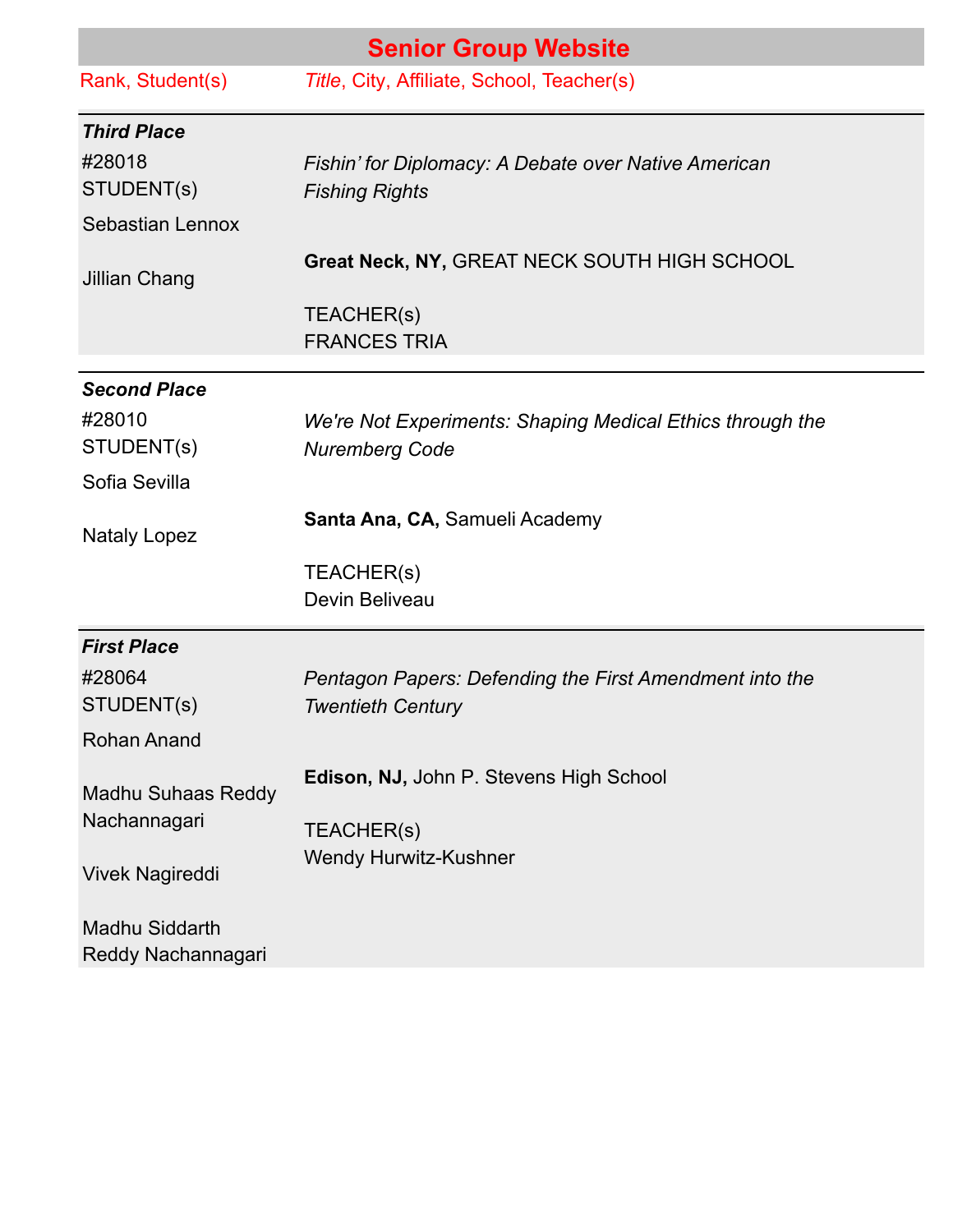|                        | <b>Junior Individual Documentary</b>                             |
|------------------------|------------------------------------------------------------------|
| Rank, Student(s)       | Title, City, Affiliate, School, Teacher(s)                       |
| <b>Third Place</b>     |                                                                  |
| #11024<br>STUDENT(s)   | <b>Wolves: Bloodthirsty Menaces or Stewards of the Land?</b>     |
| <b>Lachlan Gebhart</b> |                                                                  |
|                        | Lander, WY, Lander Middle School                                 |
|                        | TEACHER(s)<br><b>Stacey Polson</b>                               |
| <b>Second Place</b>    |                                                                  |
| #11083<br>STUDENT(s)   | Makah Whaling Rights: A Moral Debate of Cultural<br>Preservation |
| <b>Aubrey Grier</b>    |                                                                  |
|                        | Vancouver, WA, Chief Umtuch Middle                               |
|                        | TEACHER(s)                                                       |
|                        | <b>Beth Doughty</b>                                              |
| <b>First Place</b>     |                                                                  |
| #11063                 | What They Taught Us: How Grassroots Debate and                   |
| STUDENT(s)             | Diplomacy Shaped the Milwaukee Open Housing                      |
| Krin Blegen            | <b>Movement</b>                                                  |
|                        | Oconomowoc, WI, Kettle Moraine Middle School                     |
|                        | TEACHER(s)                                                       |
|                        | <b>Terry Kaldhusdal</b>                                          |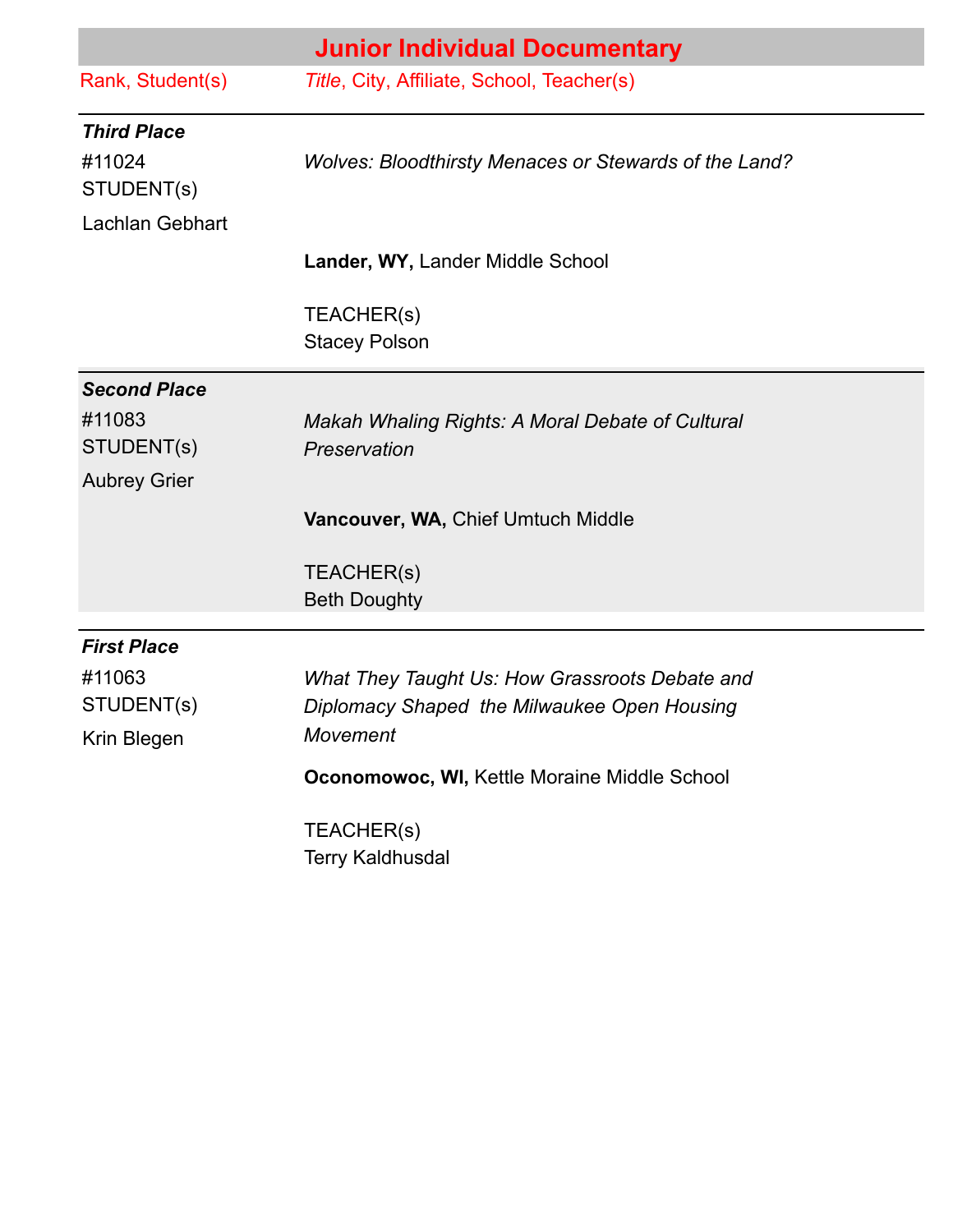|                       | <b>Senior Individual Documentary</b>                            |
|-----------------------|-----------------------------------------------------------------|
| Rank, Student(s)      | Title, City, Affiliate, School, Teacher(s)                      |
| <b>Third Place</b>    |                                                                 |
| #21028                | More Than Potatoes: Debate and Diplomacy in the Mission         |
| STUDENT(s)            | of the USS Jamestown                                            |
| Jessie Henderson      |                                                                 |
|                       | <b>Cleveland, TN, Bradley Central High School</b>               |
|                       | TEACHER(s)                                                      |
|                       | <b>Julie Mitchell</b>                                           |
| <b>Second Place</b>   |                                                                 |
| #21035                | <b>Fight for Our Wilderness: The Boundary Waters Canoe Area</b> |
| STUDENT(s)            | <b>Wilderness Act</b>                                           |
| <b>Abigail Peters</b> |                                                                 |
|                       | Roseville, MN, Roseville Area High School                       |
|                       | TEACHER(s)                                                      |
|                       | Amy Weigel                                                      |
| <b>First Place</b>    |                                                                 |
| #21062                | <b>Communist in the Cornfields: Roswell Garst's Citizen</b>     |
| STUDENT(s)            | Diplomacy                                                       |
| Maci Hill             |                                                                 |
|                       | Livingston, TX, LIVINGSTON H S                                  |
|                       | TEACHER(s)                                                      |
|                       | <b>Kristina Miller</b>                                          |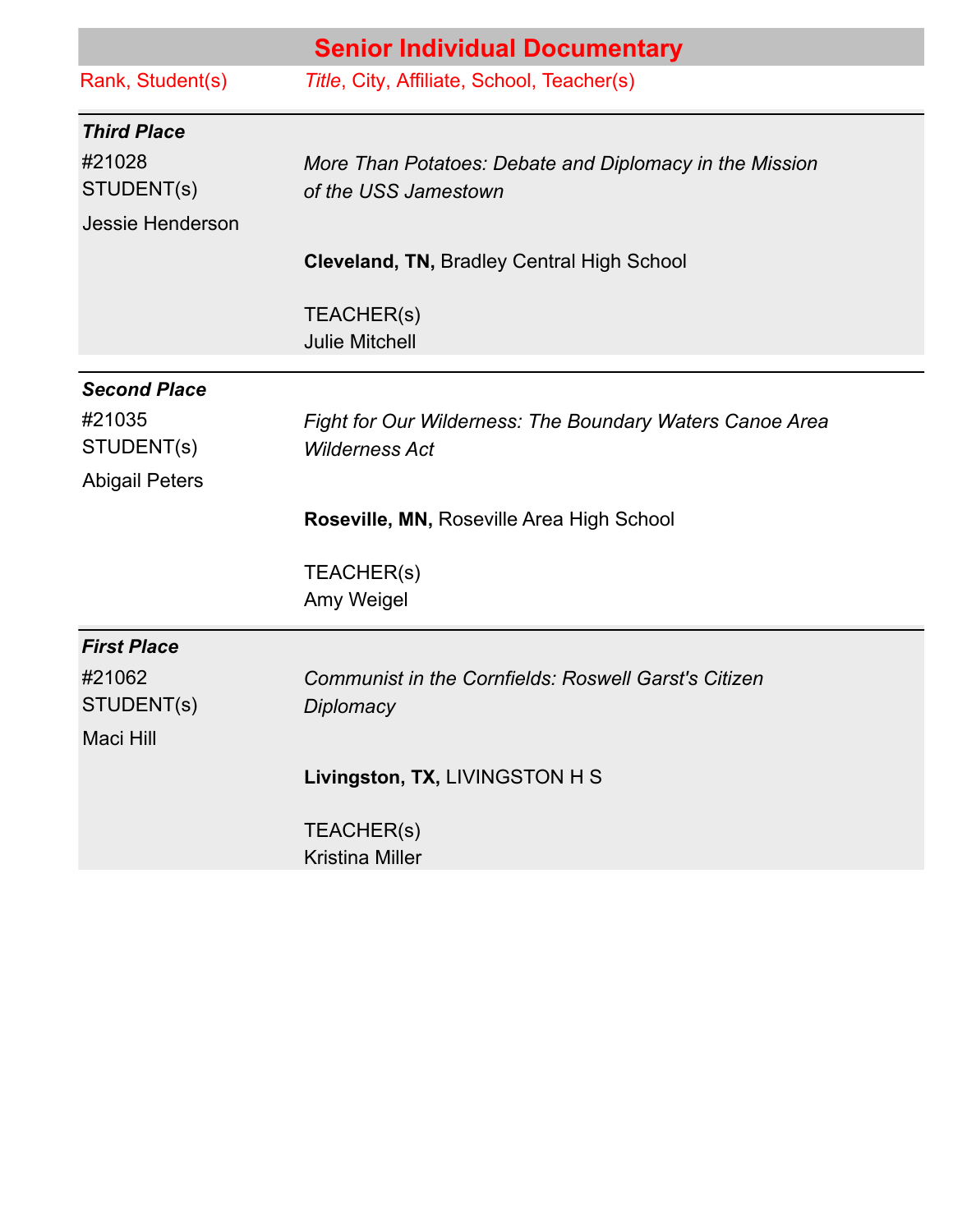|                     | <b>Junior Individual Exhibit</b>                      |
|---------------------|-------------------------------------------------------|
| Rank, Student(s)    | Title, City, Affiliate, School, Teacher(s)            |
| <b>Third Place</b>  |                                                       |
| #15029              | The Apollo-Soyuz Test Project: Ending Debates with    |
| STUDENT(s)          | Diplomacy in Orbit                                    |
| Ava Kallunki        |                                                       |
|                     | <b>Elk River, MN, Salk Middle School</b>              |
|                     | TEACHER(s)                                            |
|                     | <b>Ron Hustvedt</b>                                   |
| <b>Second Place</b> |                                                       |
| #15088              | The Chinese Question: Faded Diplomacy and the Rise of |
| STUDENT(s)          | <b>Anti-Immigration Debate</b>                        |
| <b>Cindy Yang</b>   |                                                       |
|                     | Sammamish, WA, Evergreen Middle School                |
|                     | TEACHER(s)                                            |
|                     | <b>Nicole Kesler</b>                                  |
| <b>First Place</b>  |                                                       |
| #15096              | A Ray of Compassion: Debate and Diplomacy of the      |
| STUDENT(s)          | <b>Indochinese Refugees</b>                           |
| Sarah Tilberg       |                                                       |
|                     | Le Mars, IA, Le Mars Middle School                    |
|                     | TEACHER(s)                                            |
|                     | Kathi Oetken                                          |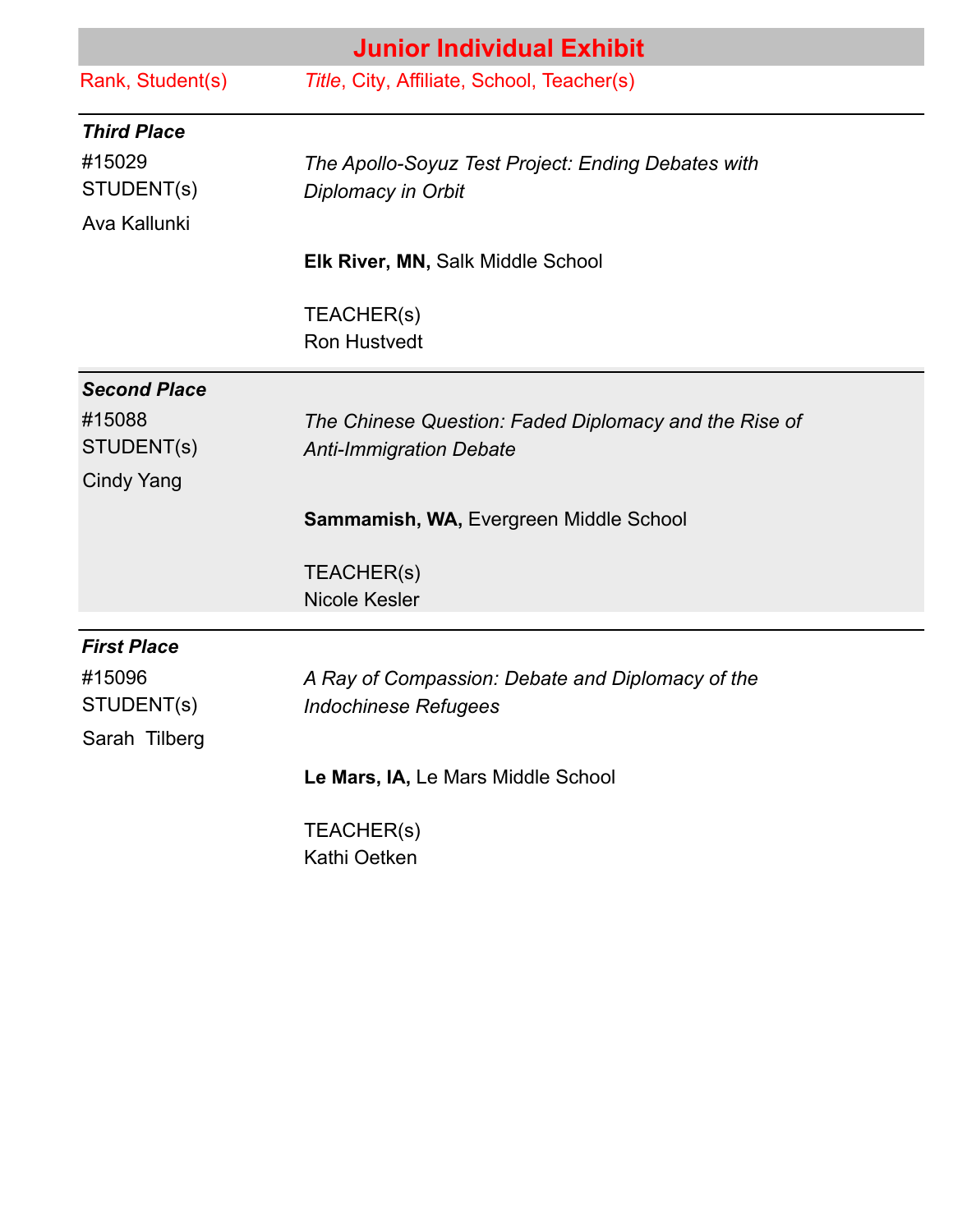|                     | <b>Senior Individual Exhibit</b>                           |
|---------------------|------------------------------------------------------------|
| Rank, Student(s)    | Title, City, Affiliate, School, Teacher(s)                 |
| <b>Third Place</b>  |                                                            |
| #25057              | The Orphan Drug Act: How Debate and Diplomacy Improved     |
| STUDENT(s)          | <b>Healthcare for Orphan Disease Patients</b>              |
| Jasper Gu           |                                                            |
|                     | Portland, OR, Sunset High School                           |
|                     | TEACHER(s)                                                 |
|                     | <b>Bryan Lurie</b>                                         |
| <b>Second Place</b> |                                                            |
| #25007              | Opportunity in Crisis: Seo-Hui's Debate and Diplomacy with |
| STUDENT(s)          | the Khitans                                                |
| Sarah Seo           |                                                            |
|                     | Yeonsu-gu, KO, Chadwick International                      |
|                     | TEACHER(s)                                                 |
|                     | Eli Wafula                                                 |
| <b>First Place</b>  |                                                            |
| #25093              | "A World Without War": Women Empowered Debate and          |
| STUDENT(s)          | Diplomacy at the Hague                                     |
| Riya Gupta          |                                                            |
|                     | Irvine, CA, Northwood High School                          |
|                     | TEACHER(s)                                                 |
|                     | Deanna Myers                                               |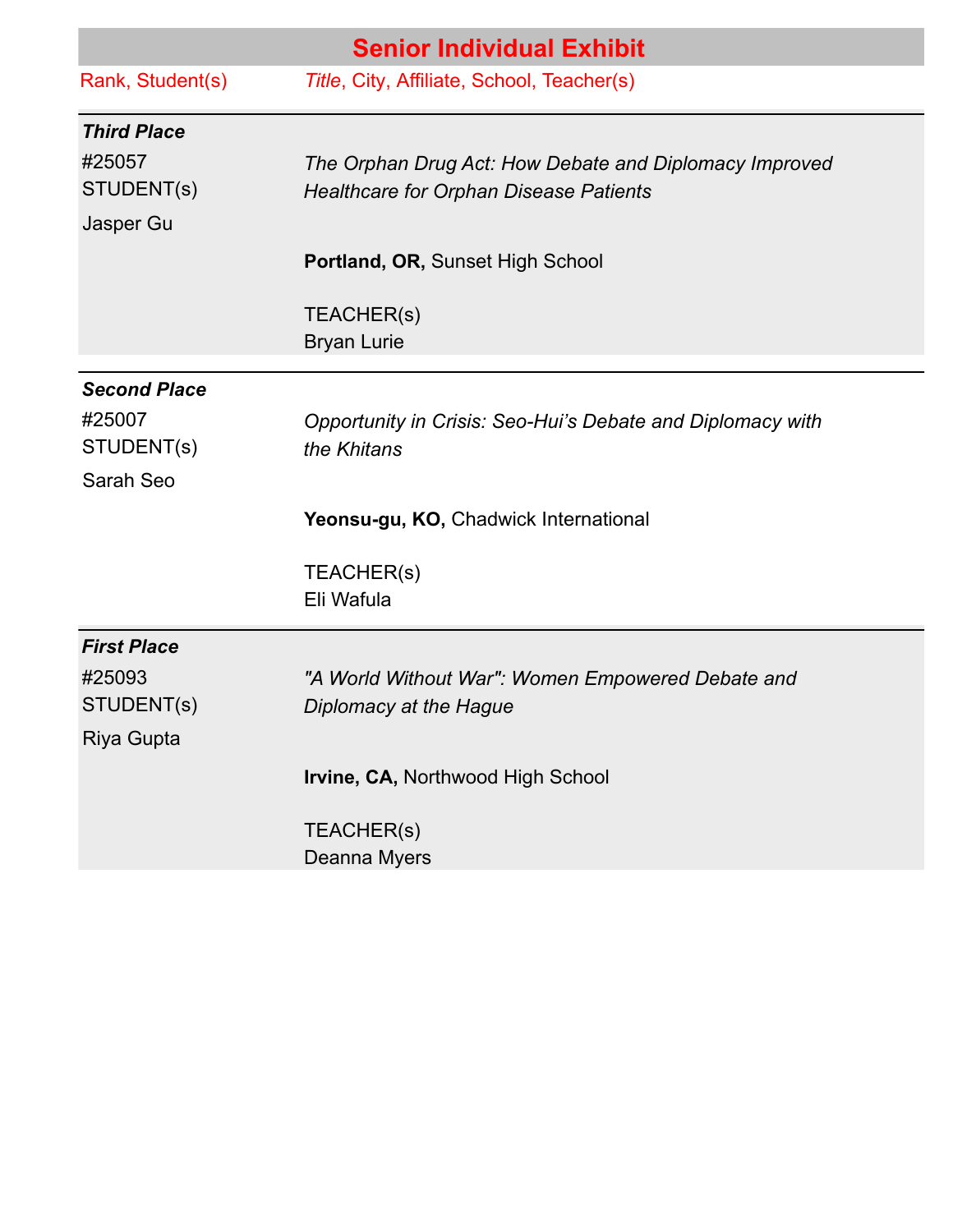|                      | <b>Junior Individual Performance</b>                                                                                    |
|----------------------|-------------------------------------------------------------------------------------------------------------------------|
| Rank, Student(s)     | Title, City, Affiliate, School, Teacher(s)                                                                              |
| <b>Third Place</b>   |                                                                                                                         |
| #13018<br>STUDENT(s) | The Kanagawa Treaty: Unlocking Japan through Gunboat<br>Diplomacy                                                       |
| Sabrina Wang         |                                                                                                                         |
|                      | <b>Ellicott City, MD, Burleigh Manor Middle School</b>                                                                  |
|                      | TEACHER(s)                                                                                                              |
|                      | Geordie Paulus, Robyn Page, Beth Berkeley                                                                               |
| <b>Second Place</b>  |                                                                                                                         |
| #13039<br>STUDENT(s) | The Suffrage Debate: Conflicting Ideals in the 1800s Rights<br><b>Movement</b>                                          |
| Donna Kim            |                                                                                                                         |
|                      | KR, KO, Korea International School, Jeju Campus                                                                         |
|                      | TEACHER(s)                                                                                                              |
|                      | <b>Lucas Dines</b>                                                                                                      |
| <b>First Place</b>   |                                                                                                                         |
| #13010               | Lutie Stearns: The Difficult Debate and Wise Diplomatic                                                                 |
| STUDENT(s)           | Steps to Strengthen Our Democracy by Promoting the<br><b>Establishment of Libraries across Wisconsin and the Nation</b> |
| Emma Manion          |                                                                                                                         |
|                      | <b>Waukesha, WI, Kettle Moraine Middle School</b>                                                                       |
|                      | TEACHER(s)                                                                                                              |
|                      | <b>Terry Kaldhusdal</b>                                                                                                 |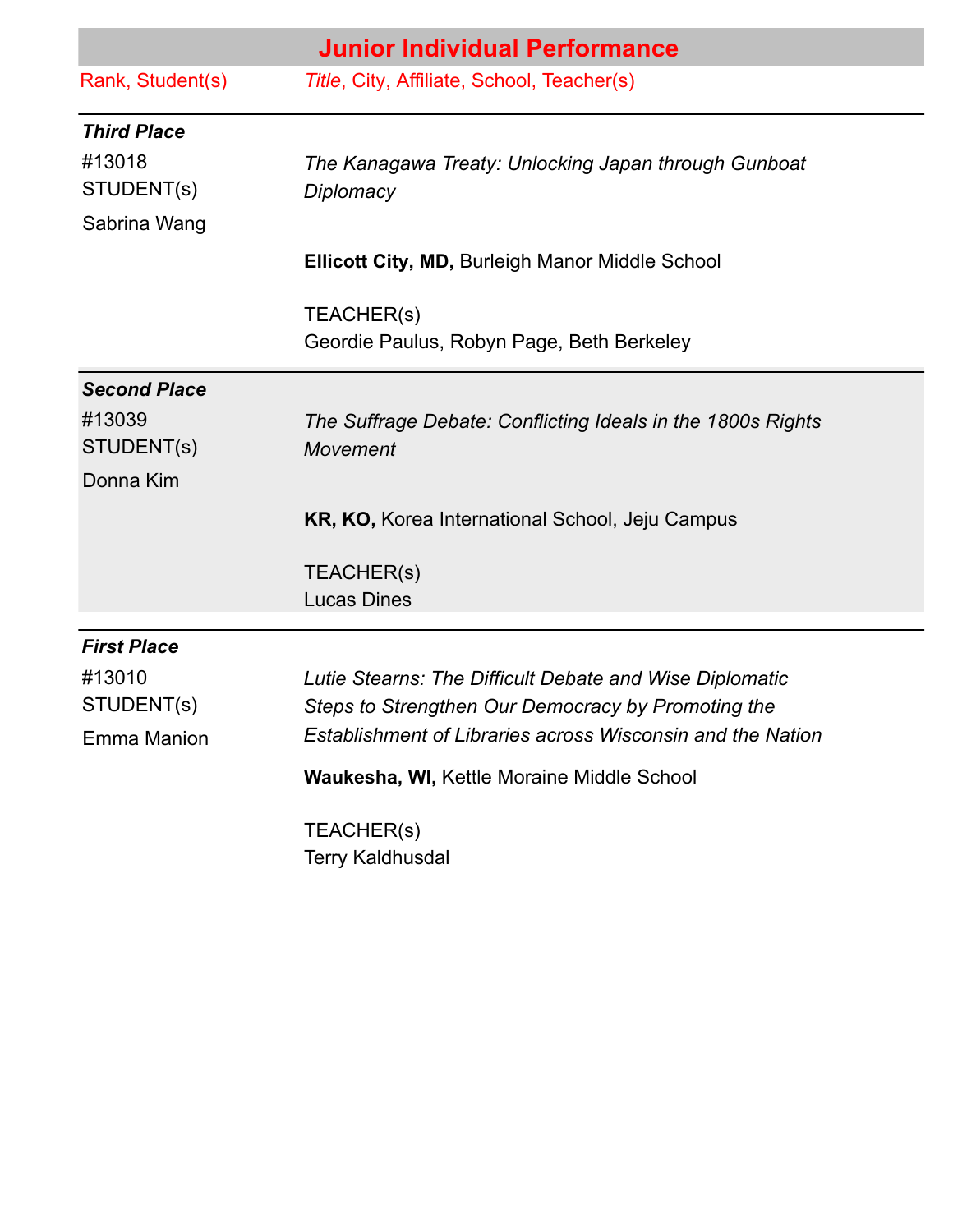|                               | <b>Senior Individual Performance</b>                                                                            |
|-------------------------------|-----------------------------------------------------------------------------------------------------------------|
| Rank, Student(s)              | Title, City, Affiliate, School, Teacher(s)                                                                      |
| <b>Third Place</b>            |                                                                                                                 |
| #23027                        | Shenandoah National Park: Debate and Diplomacy Leads to                                                         |
| STUDENT(s)                    | <b>Displacement</b>                                                                                             |
| Sara Johnson                  |                                                                                                                 |
|                               | Bedford, VA, Liberty High                                                                                       |
|                               | TEACHER(s)                                                                                                      |
|                               | Mickey VanDerwerker                                                                                             |
|                               |                                                                                                                 |
| <b>Second Place</b><br>#23053 |                                                                                                                 |
| STUDENT(s)                    | The Secret Christmas Trip to the White House: Debate and<br>Diplomacy at the Arcadia Conference of World War II |
| Jonathan Dorminy              |                                                                                                                 |
|                               | McDonough, GA, Sola Fide Home School                                                                            |
|                               | TEACHER(s)                                                                                                      |
|                               | <b>Ann Dorminy</b>                                                                                              |
| <b>First Place</b>            |                                                                                                                 |
| #23058                        | The Diplomacy That Launched a Nation: The Exodus 1947                                                           |
| STUDENT(s)                    |                                                                                                                 |
| Alexander Fan                 |                                                                                                                 |
|                               | Bakersfield, CA, Centennial High School                                                                         |
|                               | TEACHER(s)                                                                                                      |
|                               | <b>Bryan Deger</b>                                                                                              |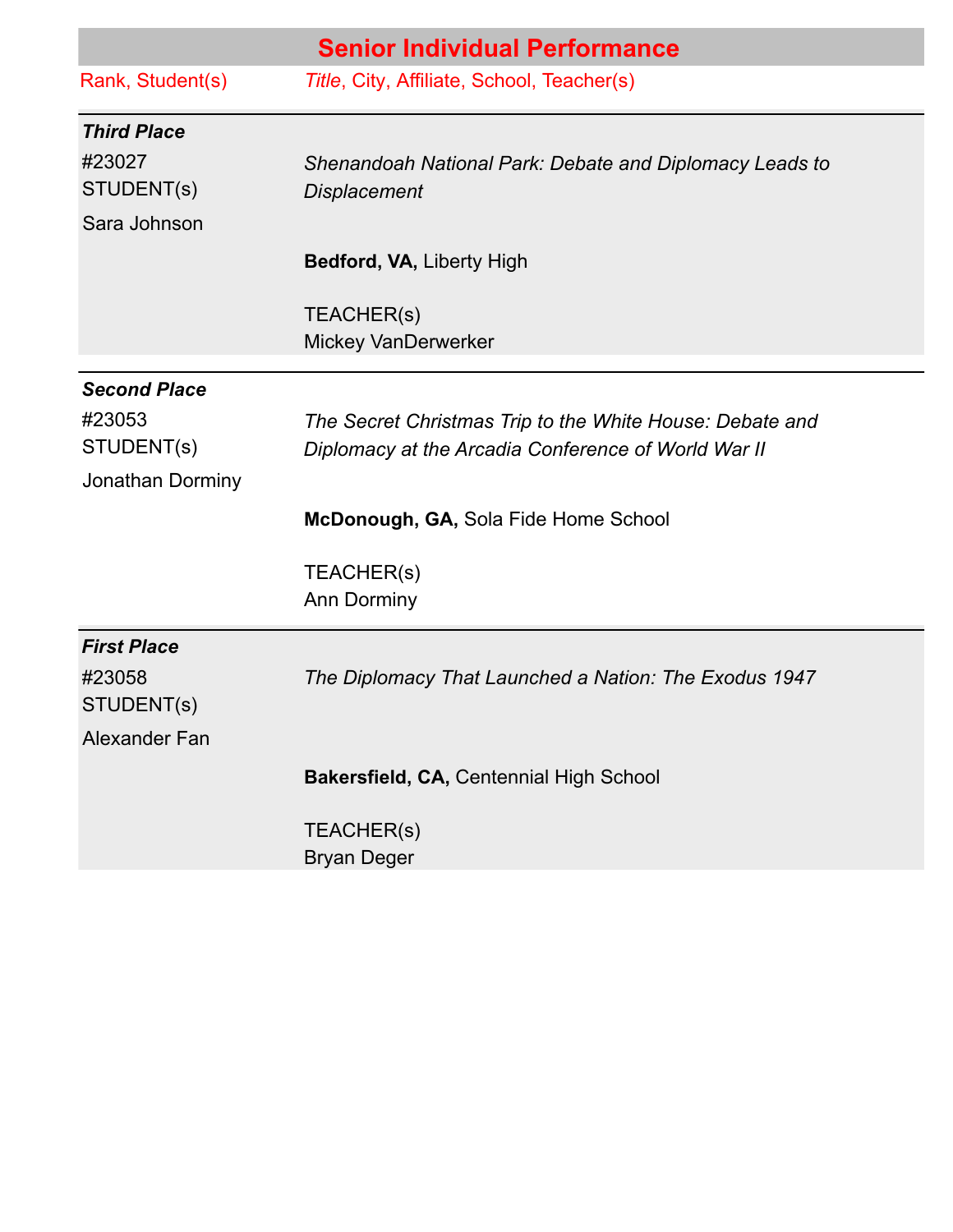| <b>Junior Individual Website</b> |                                                               |  |
|----------------------------------|---------------------------------------------------------------|--|
| Rank, Student(s)                 | Title, City, Affiliate, School, Teacher(s)                    |  |
| <b>Third Place</b>               |                                                               |  |
| #17077                           | Rachel Carson's Silent Spring: The Power of Environmental     |  |
| STUDENT(s)                       | Debate                                                        |  |
| Helen Zhu                        |                                                               |  |
|                                  | <b>Ellicott City, MD, Burleigh Manor Middle School</b>        |  |
|                                  | TEACHER(s)                                                    |  |
|                                  | Carl Bell, Robyn Page                                         |  |
| <b>Second Place</b>              |                                                               |  |
| #17027                           | Power, Prejudice, and Paradise: Debate, Diplomacy, and the    |  |
| STUDENT(s)                       | Annexation of Hawai'i                                         |  |
| Abe Stolbach                     |                                                               |  |
|                                  | <b>Baltimore, MD, Thomas Johnson Elementary/Middle School</b> |  |
|                                  | TEACHER(s)                                                    |  |
|                                  | <b>Cathy Brock</b>                                            |  |
| <b>First Place</b>               |                                                               |  |
| #17006                           | Healing through Repatriation: The Debates and Diplomacy       |  |
| STUDENT(s)                       | behind the Native American Graves Protection and              |  |
| <b>Meredith Gelles</b>           | <b>Repatriation Act</b>                                       |  |
|                                  | Villanova, PA, Radnor MS                                      |  |
|                                  | TEACHER(s)                                                    |  |
|                                  | Joseph Echternach                                             |  |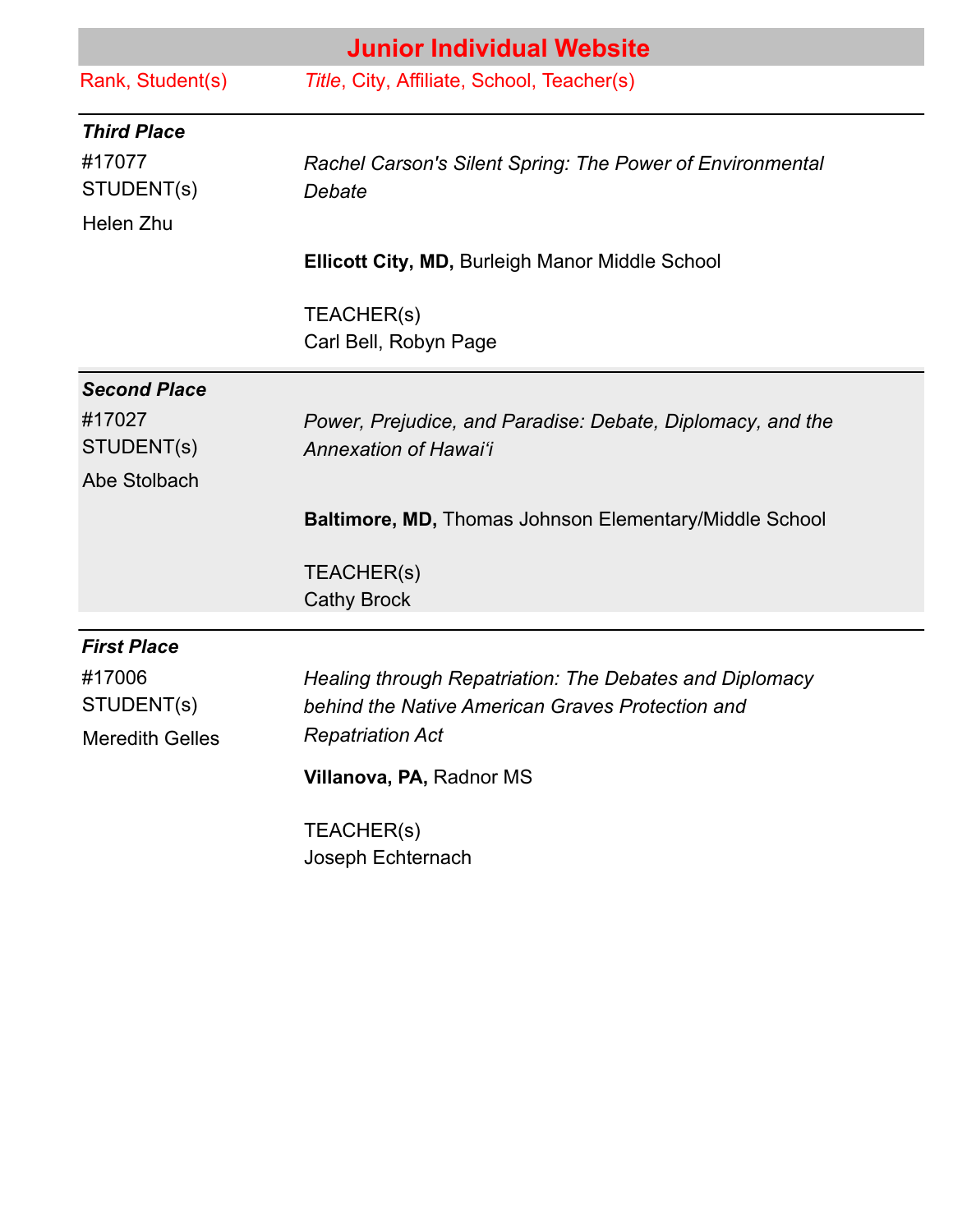| <b>Senior Individual Website</b> |                                                            |  |
|----------------------------------|------------------------------------------------------------|--|
| Rank, Student(s)                 | Title, City, Affiliate, School, Teacher(s)                 |  |
| <b>Third Place</b>               |                                                            |  |
| #27061                           | Pass the Salt: Water Diplomacy in the U.S.-Mexico Salinity |  |
| STUDENT(s)                       | <b>Crisis</b>                                              |  |
| Shea McGrath                     |                                                            |  |
|                                  | San Diego, CA, Francis Parker School                       |  |
|                                  | TEACHER(s)                                                 |  |
|                                  | Joseph Kurz                                                |  |
| <b>Second Place</b>              |                                                            |  |
| #27021                           | Minamata's Fight for Justice: How Japan's Failed Debate    |  |
| STUDENT(s)                       | and Response Sparked Local and Global Change               |  |
| Lucia Wang                       |                                                            |  |
|                                  | <b>Westport, CT, Staples High School</b>                   |  |
|                                  | TEACHER(s)                                                 |  |
|                                  | Kelly Zrenda                                               |  |
| <b>First Place</b>               |                                                            |  |
| #27028                           | Khrushchev, Corn, and Cold War Diplomacy: Garst Grows      |  |
| STUDENT(s)                       | Relations with Russia One Ear at a Time                    |  |
| <b>Caleb Sinnwell</b>            |                                                            |  |
|                                  | Nashua, IA, Nashua-Plainfield Junior-SeniorHigh School     |  |
|                                  | TEACHER(s)                                                 |  |
|                                  | <b>Suzan Turner</b>                                        |  |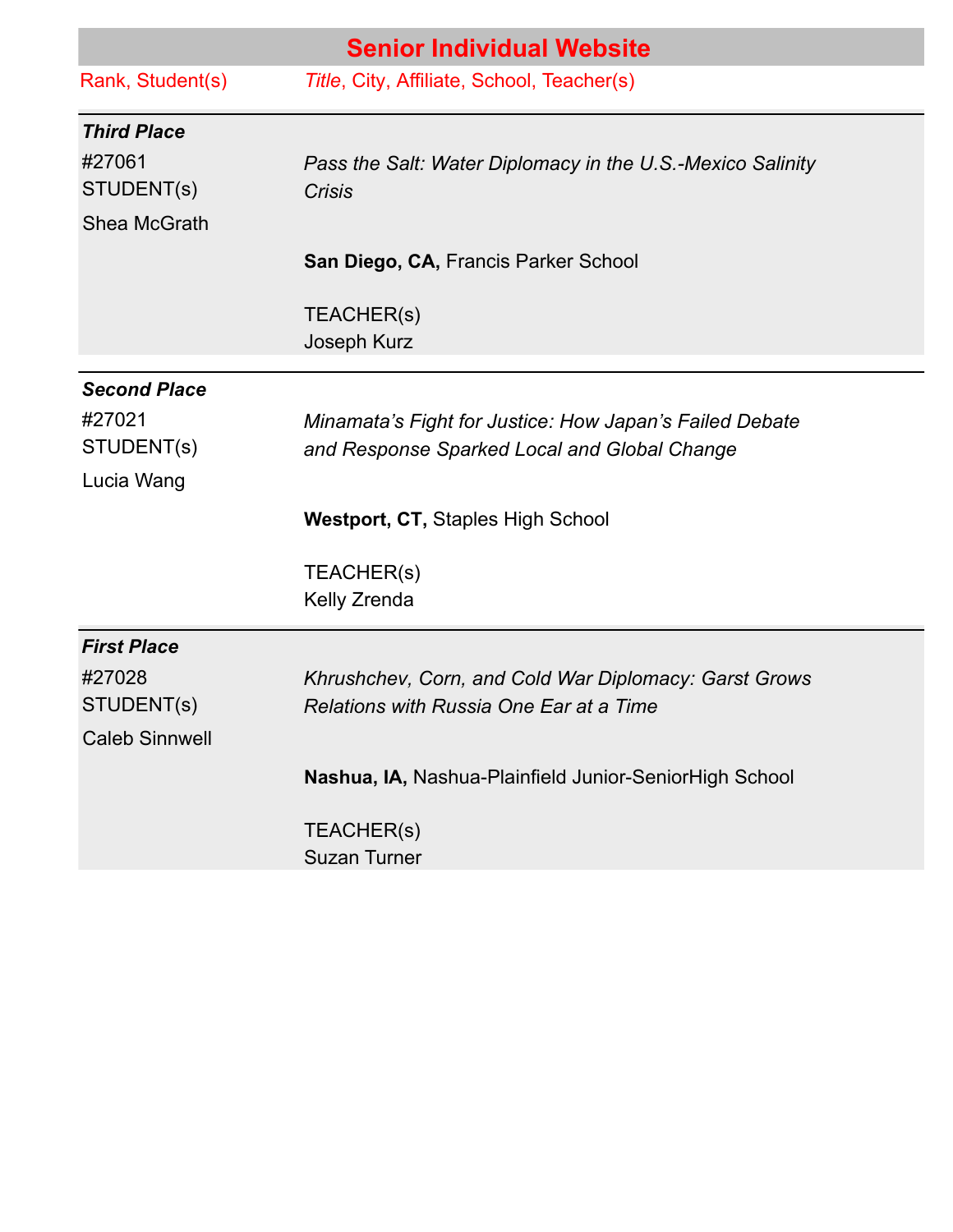| <b>Junior Paper</b>     |                                                               |  |
|-------------------------|---------------------------------------------------------------|--|
| Rank, Student(s)        | Title, City, Affiliate, School, Teacher(s)                    |  |
| <b>Third Place</b>      |                                                               |  |
| #10009                  | Hope on the Waters: The Debate and Diplomacy of               |  |
| STUDENT(s)              | <b>Indo-Pakistani Water Allocation</b>                        |  |
| Humna Anzaar            |                                                               |  |
|                         | <b>Export, PA, Franklin Regional MS</b>                       |  |
|                         | TEACHER(s)                                                    |  |
|                         | <b>Andrew Tressler</b>                                        |  |
| <b>Second Place</b>     |                                                               |  |
| #10022                  | "The Little Ball Moves the Big Ball": How a Group of Unlikely |  |
| STUDENT(s)              | Diplomats Brought China and America Together with Ping        |  |
| <b>Katherine Liu</b>    | Pong                                                          |  |
|                         | <b>Stillwater, OK, Stillwater Junior High School</b>          |  |
|                         | TEACHER(s)                                                    |  |
|                         | <b>Jennifer Eckel</b>                                         |  |
| <b>First Place</b>      |                                                               |  |
| #10076                  | The Cod Wars: Iceland's Victory Through Diplomacy and the     |  |
| STUDENT(s)              | <b>Global Consequences of Their Success</b>                   |  |
| <b>Alexander Miller</b> |                                                               |  |
|                         | Irvine, CA, Lakeside Middle School                            |  |
|                         | TEACHER(s)                                                    |  |
|                         | Jon Pang                                                      |  |